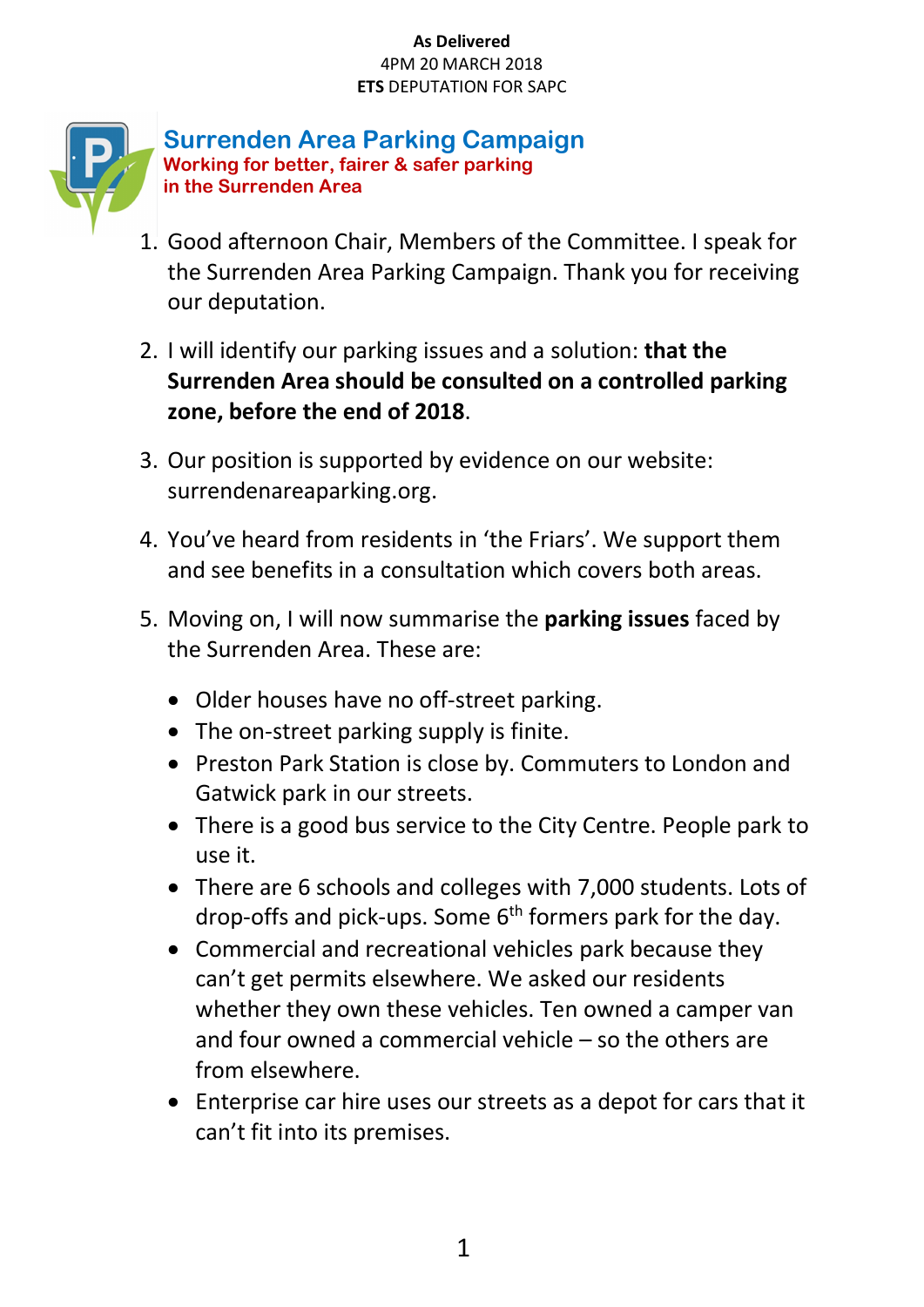- 'TripAdvisor' tells Brighton visitors to avoid charges by parking free in our area.
- Our area is being surrounded by other controlled parking zones: Q, J & G; A, E & K; F & F extension. Some zones can be walked across in 5 minutes, making charges easy to avoid, when a hundred yards away parking in our streets is still free.
- 6. These issues cause demand for parking in our streets to rise and exceed supply. 89% of our residents say parking has become more difficult since 2015 – causing '**parking chaos**'.
- 7. Residents are concerned about the effects of '**parking chaos'** on road safety.
	- 79% say that bad parking is a driving hazard.
	- 61% that the pedestrian environment is dangerous for the elderly.
	- 64% that is dangerous for school students.
	- 79% say high-sided vehicles are a particular hazard.
	- Parking congestion causes bad behaviour. Double and triple parking. Obstructing entrances, drives and junctions. Blocking dropped curbs where prams and disabled people cross. Buses get stuck when turning.
	- A tragedy is only a matter of time: a child hit, a serious collision, an ambulance or fire engine delayed …
	- We thank the Committee for the new double yellow lines installed on Surrenden Road itself which do make that road safer. However, they have removed parking spaces and driven demand into the side streets.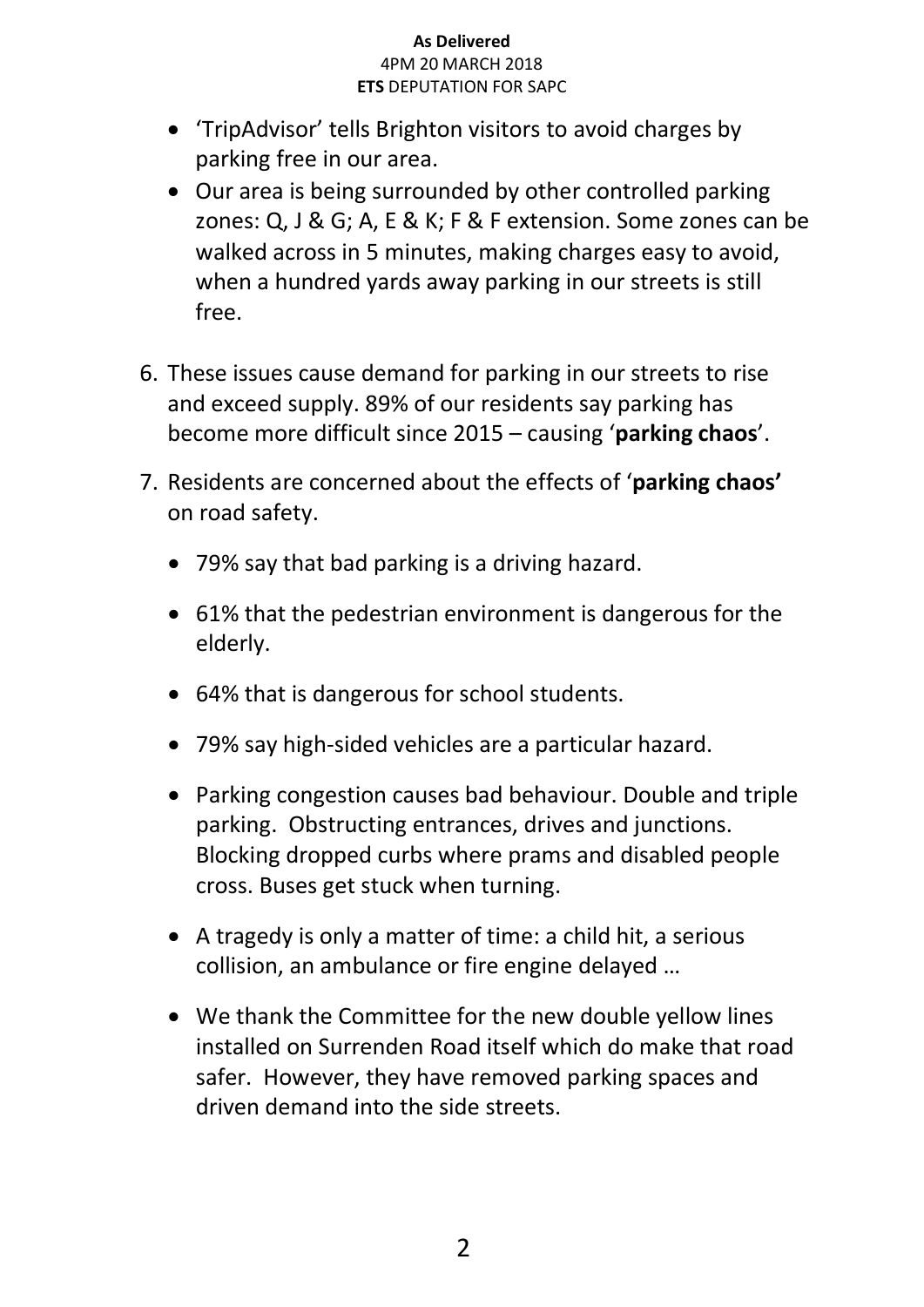- 8. The parking situation in the Surrenden Area has changed materially for the worse since the 2015 consultation and this trend is continuing. **We can't wait until 2019 for a consultation and 2020 for implementation. Consult us this year**.
- 9. 79% of our survey respondents said that a controlled parking zone would improve the situation in their road. **55% of households in our 22 streets signed our petitions, calling for a controlled parking zone consultation in 2018**.
- 10. There may be concerns about resources and fairness if you agree to our request. But Brighton Council has the highest parking revenue income of any in England outside London. Our estimate of nearly £0.3m annual revenue from a new zone at Surrenden is significantly larger than your previous estimates. Our request need not affect your current parking programme, because the revenue forecast for the large scheme we support would mean that you could fund others and us too. Formal designation and capital expenditure on construction would be in the 2019-20 budget, giving you time to make new financial provision. No-one has to lose out.
- 11. Finally, we say you should accelerate consultation because your voters want it. On the doorsteps for this Campaign:
	- Labour voters spoke about parking chaos excluding the elderly, children and non car-owners from a hostile pedestrian environment, where carers for the sick and elderly struggle to park;
	- Green voters spoke about discouragement to cyclists and declining air quality due to traffic hunting for parking spaces; and
	- Conservative voters preferred not to increase tax or regulation, but agreed a controlled zone is the only fair way forward.